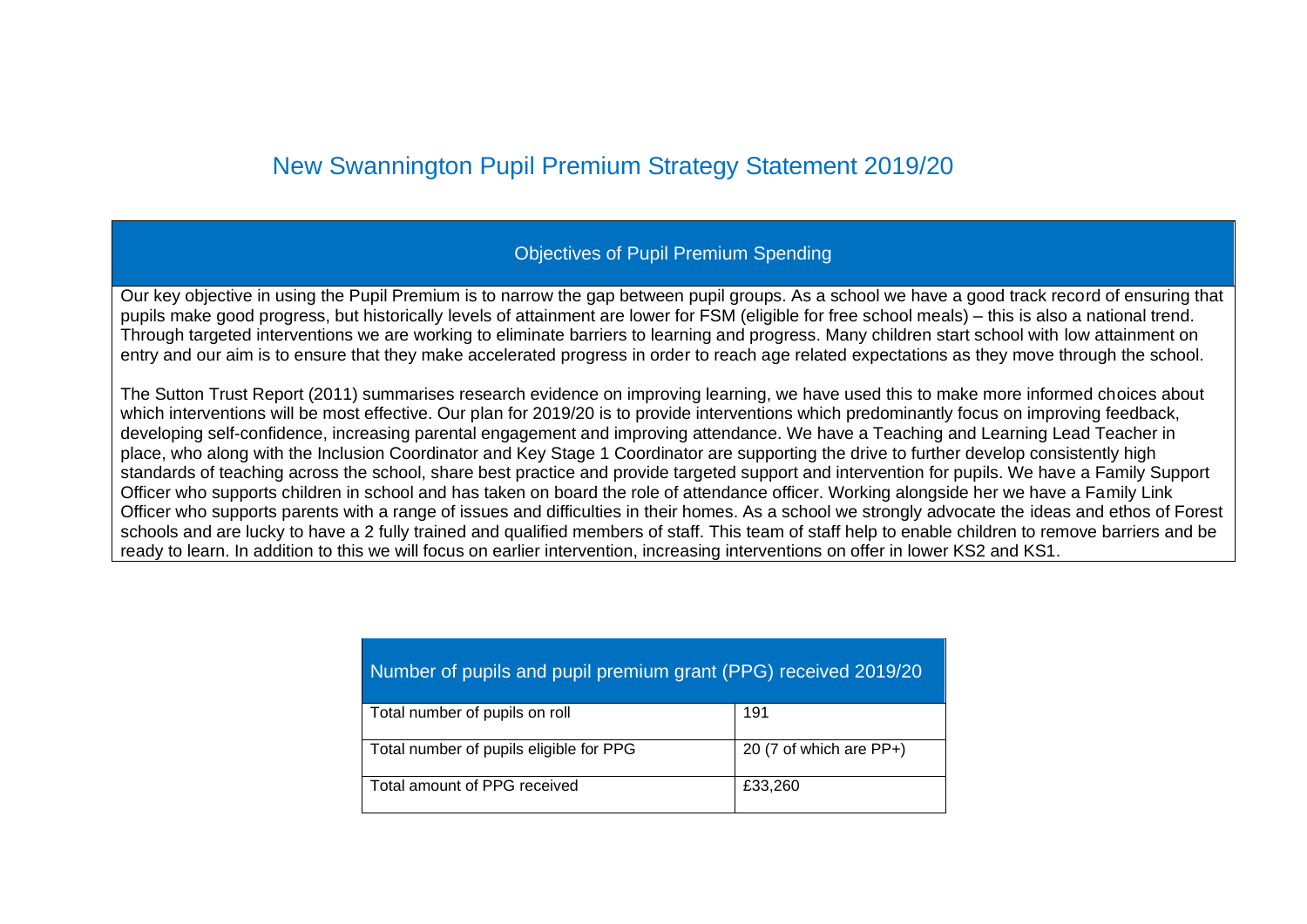## Nature of Support 2019/20

Focus on Reading in the curriculum

Focus on social, emotional and behaviour

Focus on enrichment beyond the curriculum

Focus on families / Community

**Curriculum Focus:**

Increase in % of pupil premium children working at or above age related expectations in reading, writing and maths

## Barriers to Learning 2019/20

Attendance is lower than the average for a number of our pupil eligible for PP.

The language skills of some of our children in EYFS is lower than that of their peers

Parental engagement is not as good as we would like amongst some of our PP families

A number of our children eligible for the PP grant have a range of emotional needs

Some of our children eligible for PP lack real life experience and experiential learning

A high percentage of PP children are also on the SEND register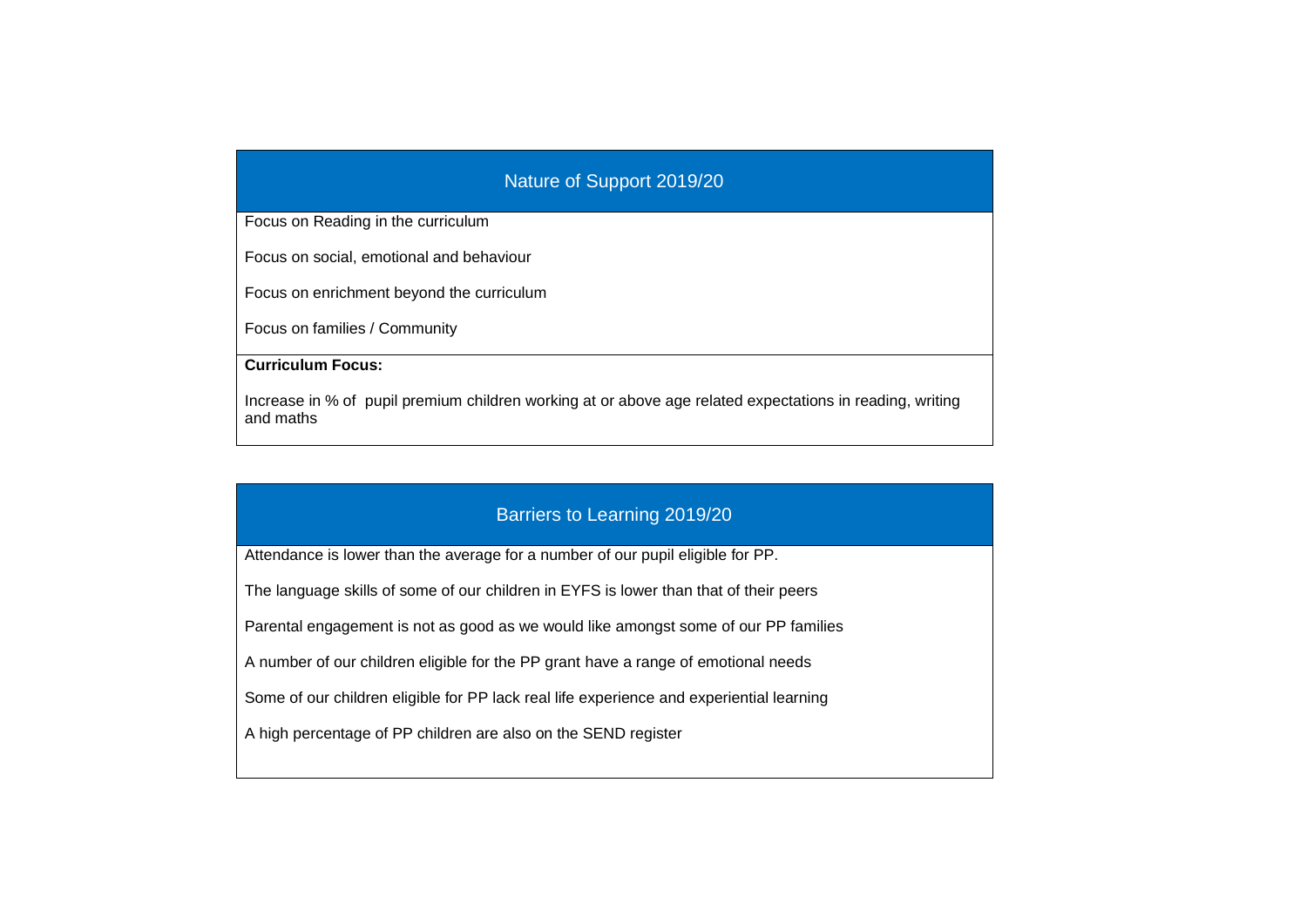| Planned Pupil Premium Expenditure by item/project 2019/20 |                                                                             |       |                                                                                                       |                                                                                                                                                                                                                                          |  |  |  |
|-----------------------------------------------------------|-----------------------------------------------------------------------------|-------|-------------------------------------------------------------------------------------------------------|------------------------------------------------------------------------------------------------------------------------------------------------------------------------------------------------------------------------------------------|--|--|--|
| Year<br>Group                                             | Item/Project                                                                | Cost  | Objective                                                                                             | <b>Desired Outcome</b>                                                                                                                                                                                                                   |  |  |  |
| Key stage 2                                               | One to one tuition in maths for<br>children in Years 3, 4, 5 and 6          | £2000 | Targeted support in maths to<br>ensure accelerated progress                                           | Pupils more confident mathematicians. Pupils make better than expected<br>progress.                                                                                                                                                      |  |  |  |
|                                                           | One to one tuition in English for<br>children in Years 3, 4, 5 and 6        | £2000 | Targeted support in English to<br>ensure accelerated progress                                         | Children more confident in contributing to class discussions. Can talk more<br>confidently about where they are and next steps for improvement.                                                                                          |  |  |  |
|                                                           | SATs booster sessions X 15<br>One to one x 4                                | £2000 | Targeted support in Mental<br>Maths to ensure accelerated<br>progress                                 | To accelerate learning in maths                                                                                                                                                                                                          |  |  |  |
|                                                           | Forest schools- training,<br>materials & salary                             | £7600 | To provide opportunity for<br>experiential learning                                                   | Children develop communication skills. Children are able to work<br>collaboratively. Children have the opportunity to learn practical skills<br>outdoors.                                                                                |  |  |  |
| Key Stage 1                                               | Talk Boost X 3 per week for 10<br>weeks                                     | £1600 | To move children working below<br>expected to working at expected<br>progress in speaking             | Children made progress and are now working at expected levels in<br>speaking listening and communication                                                                                                                                 |  |  |  |
|                                                           | One to one tuition in maths and<br>English for children in Years 1<br>and 2 | £1600 | Targeted support in English and<br>maths to ensure accelerated<br>progress                            | Children more confident in contributing to class discussions. Can talk more<br>confidently about where they are and next steps for improvement.                                                                                          |  |  |  |
|                                                           |                                                                             |       | Planned Pupil Premium Expenditure by item/project 2019/20                                             |                                                                                                                                                                                                                                          |  |  |  |
| Year<br>Group                                             | Item/Project                                                                | Cost  | Objective                                                                                             | Desired Outcome and how we will measure impact                                                                                                                                                                                           |  |  |  |
| Whole<br>school                                           | Family Support Worker<br>supporting vulnerable families                     | £7000 | Parents engage more with<br>children's learning and the<br>school                                     | Much of the work is focussed on supporting parents in crisis and to support<br>parents in extending their own skills and helping children at home.<br>Improved attendance.<br>Developing stronger relationships between school and home. |  |  |  |
|                                                           | <b>Behaviour Support Worker</b>                                             | £1800 | To support vulnerable children<br>with challenging behaviour,<br>friendship issues and<br>bereavement | Children supported emotionally. Fewer conflicts. Improved classroom<br>behaviour.                                                                                                                                                        |  |  |  |